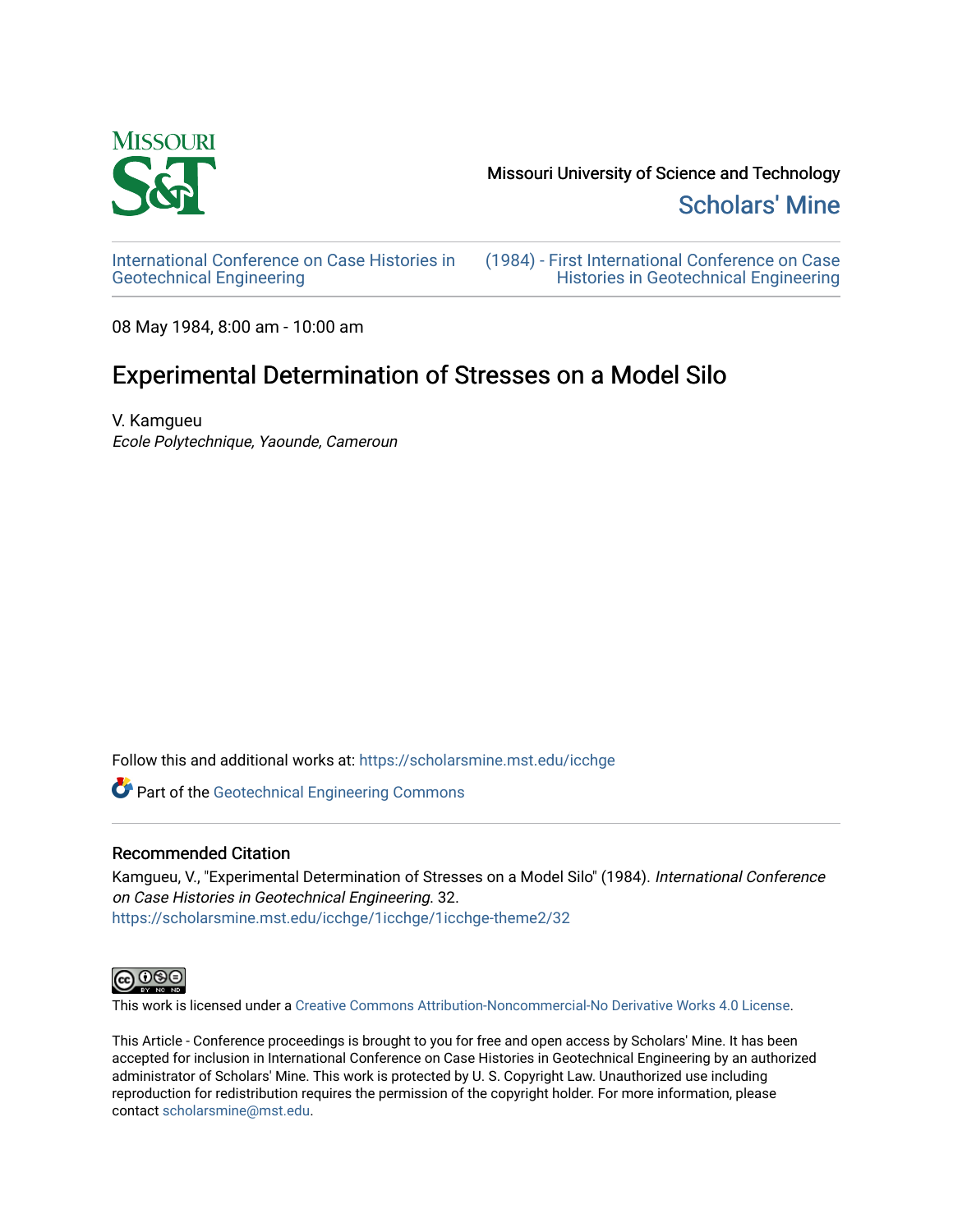## **Experimental Determination of Stresses on a Model Silo**

#### **V. Kamgueu**

**Lecturer, Department of Civil Engineering, Ecole Polytechnique, Yaounde, Cameroun** 

SYNOPSIS In this paper we present some results obtained from a cylindrical model silo designed by using the well known Janssen asymptotic expression of bin pressure. Two kinds of tests have been<br>conducted.

- one by varying the outlet diameter,  $(d)$ 

- the other by varying the hopper slope,  $\theta$ All these variation are done to obtain man-flow in the model. The electric responses of the sbain gages give some informations on the deformations of the transition zone. Close to the hopper and reveal the existence of a peak stress responsable of the destruction of many industrial silos cited in the specialized litterature.

#### INTRODUCTION

May researchers Jenike, A.w. 1971. Rembert (1971) and Bransby (1974) have worked on the dynamical behaviour of a bulk solid stored in different experimental model silos. The originality of this paper lies in the fact that :<br>- we can record the deformation both during - we can record the deformation both during<br>filling and emptying

- the dimensional analysis has enabled, us to design a model whose general kinematical behaviour is well known as stated in the work done by KAMGUEU and al (1979).

#### EXPERIMENTAL DEVICE

The Experimental device (fig. 1) comprises - an Archimedean screw to fill the model regularly

- a model silo made of two elements whose diameter is 0,40m thikness 0.3mm and herght 0.90m. At the any extremity of each of these elements there is a flange which permit us to hang the model on a portal frame. Eight 350n strain gages have been sticked on the element close to the hopper.

- Two hopsers whose stopes 8 are respectively 20° and 40° possibility of varying the outlet diameter.

- The electronic device consists of an extensometer, two tracer-tables and an electromagnet to close the hopper outlet.

#### TESTS AND RESULTS

The bulk material tested is a corn whose properties have been obtained by using the DIN 1977 standards for bins design :

- angle of internal friction ~ *=* 30° friction angle between corn and steel  $\delta$  = 24°<br>- maximum unit weight  $\gamma_{\text{max}}$  = 9300N/m<sup>3</sup> - maximum unit weight - minimum unit weight compression index mobility index  $Y_{\text{min}}$  = 7959N/m<sup>3</sup> 15%

 $\frac{d_{60}}{4}$  = 1,5.  $rac{60}{d_{10}}$ uniformity index



FIG 1 Measuring Device

The formula used to design the silo thickness is the following.

$$
P_h = \frac{Y_{\text{max}} R_h}{K \text{tg } \delta} \quad (K = \frac{1 - \sin \phi}{1 + \sin \phi})
$$

 $P_{n}$  i is the horizontal maximum static pressure  $R_{h}$  the hydraulic radius of the section.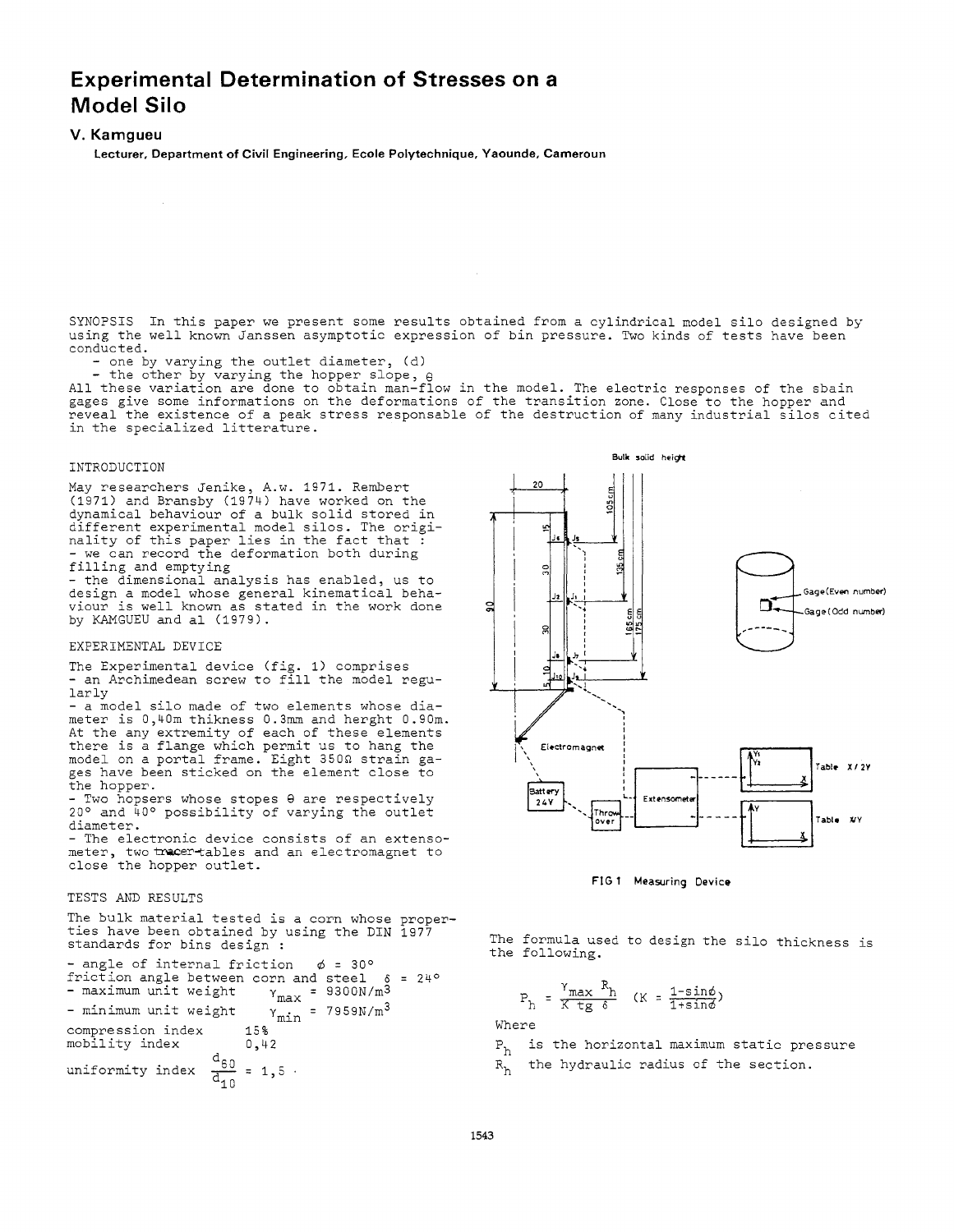| $d = 6cm$<br>$\theta = 20^{\circ}$ |         |          | $d = 3$ | $\theta = 200$ |
|------------------------------------|---------|----------|---------|----------------|
| gages                              | filling | Emptying | filling | Emptying       |
| 1                                  | $+8$    | 125      | $+31$   | $+120$         |
| $\overline{2}$                     | $-14$   | $+76$    | 185     | $+89$          |
| 5                                  | $-25$   | $-94$    | $+19$   | $-100$         |
| 6                                  | $-22$   | $+49$    | $+165$  | $+815$         |
| 7                                  | $+61$   | $+113$   | 104     | 136            |
| 8                                  | $-30$   | $+92$    | $-245$  | $+92$          |
| 9                                  | $+189$  | $-152$   | $+83$   | $-150$         |
| 10                                 | $-50$   | $+61$    | $-22$   | $+31$          |

The electric response of the gages are in the tables 1 and 2.

Table 1 Electrical responses of the strain gages  $\theta = 20^{\circ}$ 

| $d = 3$<br>$\theta = 40^{\circ}$ |         |          | $d = 6$ | $\theta = 40^{\circ}$ |
|----------------------------------|---------|----------|---------|-----------------------|
| gages                            | filling | Emptying | filling | Emptying              |
| $\mathbf 1$                      | $+12$   | $+145$   | $+27$   | $+365$                |
| $\overline{c}$                   | $+35$   | $+51$    | $+2$    | $+60$                 |
| 3                                | $+37$   | $-79$    | $+21$   | $-61$                 |
| 6                                | $+2$    | $+51$    | $+2$    | $+29$                 |
| 7                                | $+71$   | $+104$   | $+70$   | $+94$                 |
| 8                                | $+10$   | $+26$    | $+8$    | $+19$                 |
| g                                | $+125$  | $-14$    | $+10$   | $-7$                  |
| 10                               | $+16$   | $+34$    | $+18$   | $+29$                 |

Table 2 Electrical responses of srtain gages  $\theta = 40^{\circ}$ 

The differents graphs stained for horizontal gages are<br>on figures 2 to 5 indicating the variation of the horizontal nonnal pressure on the bin.

Figure 6 to 9 show the variation of the vertical pres- sures induced by the friction between the corn and the silo only, as the silo weight is supported by the frame.



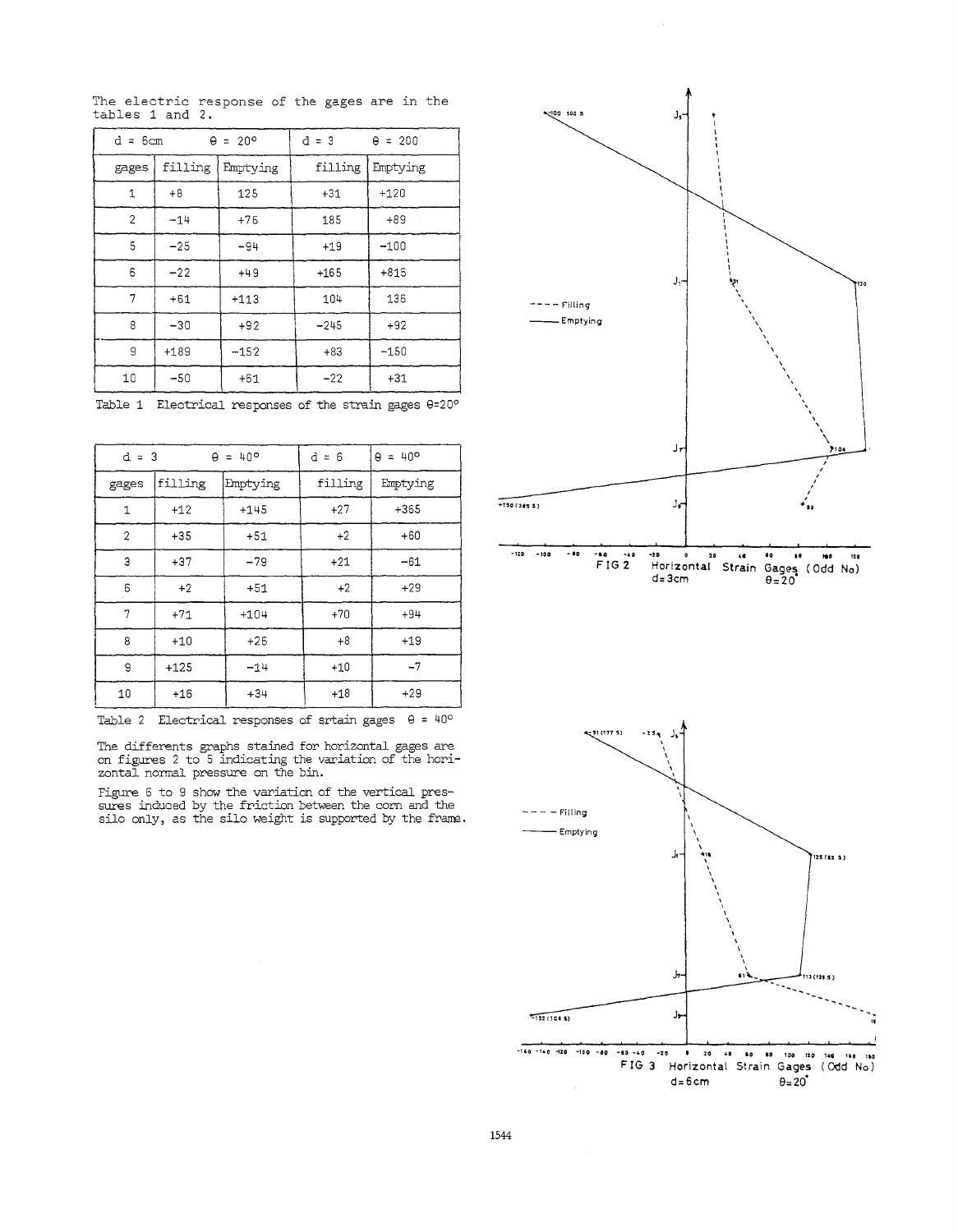